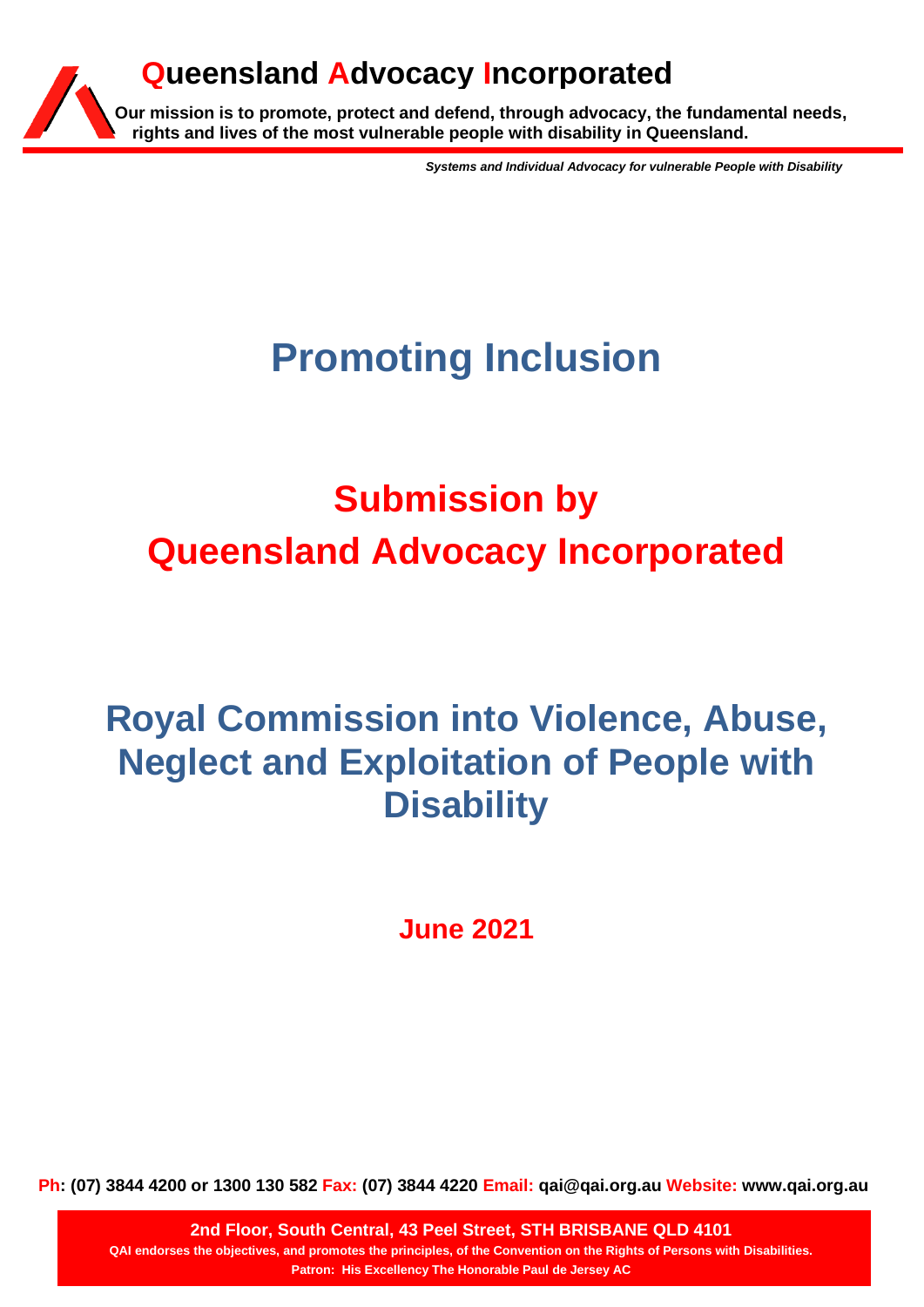### **About Queensland Advocacy Incorporated**

Queensland Advocacy Incorporated (**QAI**) is an independent, community-based advocacy organisation and community legal service that provides individual and systems advocacy for people with disability. Our mission is to promote, protect and defend the fundamental needs and rights of the most vulnerable people with disability in Queensland. QAI's board is comprised of a majority of persons with disability, whose wisdom and lived experience of disability is our foundation and guide.

QAI has been engaged in systems advocacy for over thirty years, advocating for change through campaigns directed at attitudinal, law and policy reform. QAI has also supported the development of a range of advocacy initiatives in this state. For over a decade, QAI has provided highly in-demand individual advocacy services: the Human Rights Legal Service, the Mental Health Legal Service and Justice Support Program and more recently, the National Disability Insurance Scheme Appeals Support Program, Decision Support Pilot Program, Disability Royal Commission Advocacy Program, Education Advocacy Service and Social Work Service. Our individual advocacy experience informs our understanding and prioritisation of systemic advocacy issues.

### **QAI's recommendations**

#### **QAI recommends:**

- Inclusion is about accessing the things that people without disability take for granted, such as having a home to live in, a job, access to healthcare, access to education and a chance to enjoy the company of friends and family and participate in recreational activities. It is more than merely being present in the community. It is about having autonomy, being respected, being valued, having opportunities to contribute to society in meaningful ways and having a sense of belonging.
- Inclusion is the realisation of these goals in an environment that is fully accessible and accommodating of the needs of all people with disability. It requires the absence of barriers to inclusion that are external to the individual and their disability.
- Adhering to Australia's legal obligations under the Convention on the Rights of Persons with Disabilities (CRPD) is essential, with learnings from the universal periodic review, shadow reporting and general comment mechanisms all providing insight into areas where Australia's implementation is presently lacking.
- The (CRPD) requires States Parties to achieve this through universal design, the elimination of obstacles to accessibility, the provision of reasonable accommodation and assistive technology, the elimination of discrimination and equal recognition before

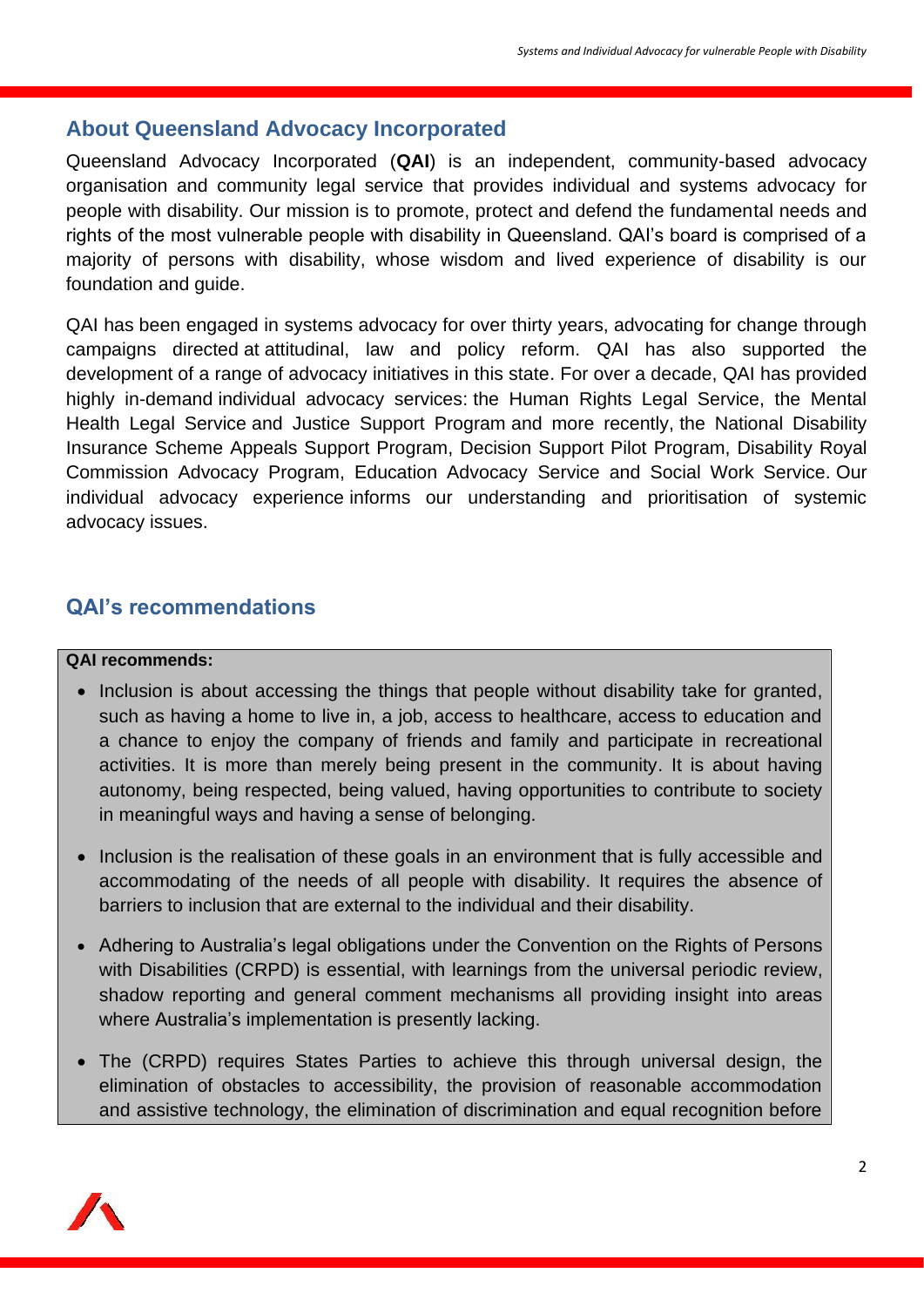the law.

- The CRPD also necessitates the inclusion of people with disability at the policy-making level, requiring their active participation in public life and requiring they be consulted in the development, implementation and monitoring processes of the Convention and related domestic policies.
- If implemented properly, the NDIS can offer some people with disability (approximately the 10% of people with disability who are eligible for the NDIS) a way to effectively participate in their community. Participants can enjoy a life characterised by autonomy, choice, control and a sense of value and belonging that are integral to inclusion, and which mitigate against the risks of violence, abuse, neglect and exploitation.
- Targeted measures designed to change attitudes towards people with disability are required.
- Governments should reconsider the assumptions, values and beliefs underlying their current policies. Governments must role model the self-reflection required at all levels of the community if government, non-government and private sector organisations, together with individuals, families and communities, are to embrace people with disability and facilitate their genuine inclusion.
- Meaningful action is needed. Dismantling the policies of segregation in education, employment and housing is necessary and signifies the level of reform that is required. Funding a sustainable advocacy sector; introducing a redress scheme following the Disability Royal Commission; implementing the National Preventative Mechanism under the Optional Protocol to the Convention Against Torture (OPCAT) with dedicated legislation and mandatory reporting obligations; and continued education and training on supported decision-making will all contribute to the paradigm shift that is required to change attitudes, alter practices and ultimately facilitate the inclusion of all people with disability in our society.

#### **Introduction**

QAI welcomes the Royal Commission's commitment to examining what can be done to create a more inclusive society for people with disability. As a human rights organisation dedicated to promoting and advancing the rights and interests of the most vulnerable Queenslanders with disability, QAI considers an inclusive society to be an essential prerequisite for people with disability to enjoy their human rights and fundamental freedoms. Indeed its realisation lies at the very core of our work. Whilst progress has undeniably been made over many decades, with deinstitutionalisation and Australia's ratification of the Convention on the Rights of Persons with

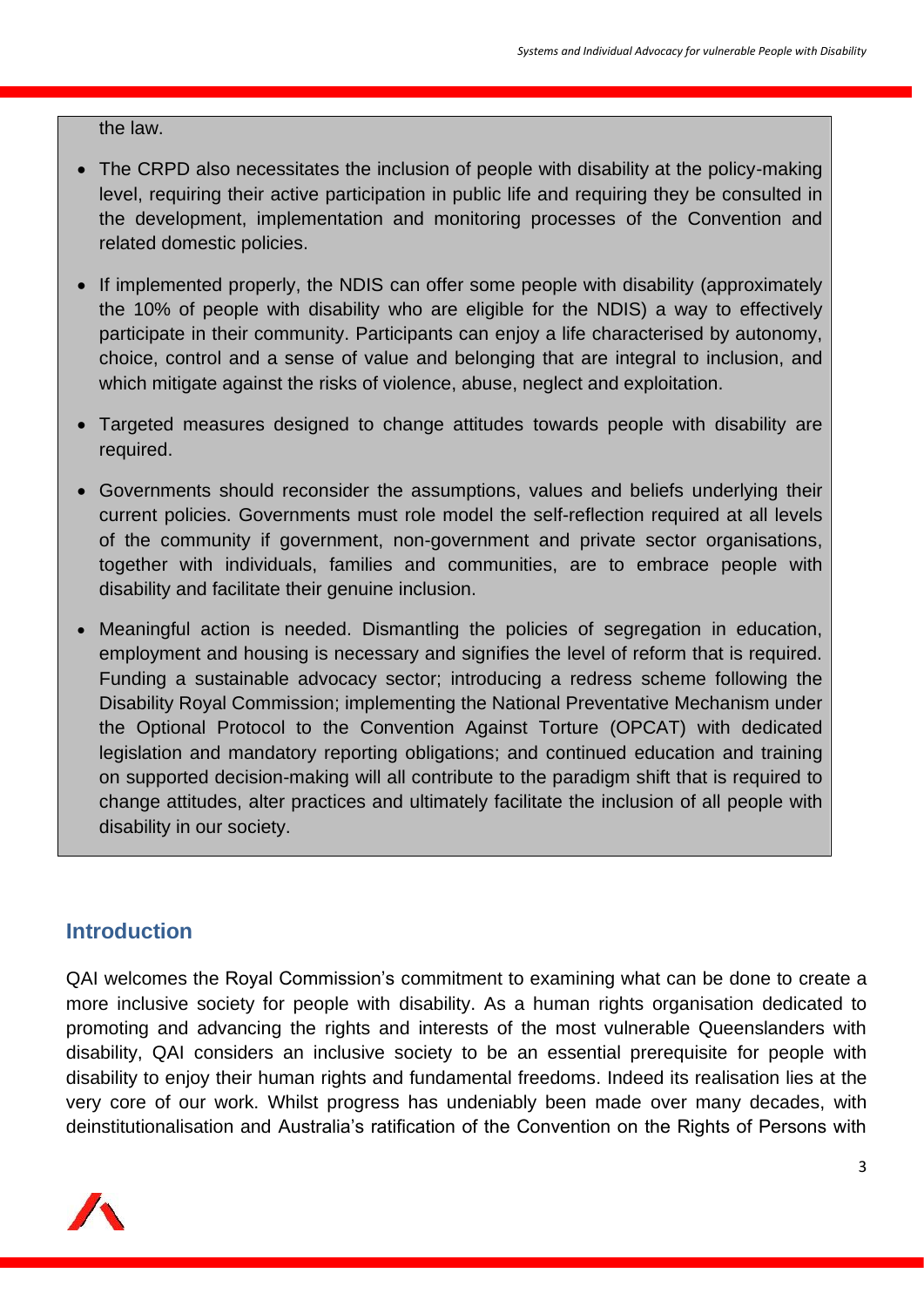Disabilities (CRPD) constituting significant milestones, many social, attitudinal and environmental barriers that exclude people with disability remain. People with disability continue to suffer violence, abuse and neglect in closed settings where they are physically removed from the wider community, and continue to experience prejudice and discrimination as a result of the negative attitudes fostered by ongoing policies of segregation. This submission will argue that concerted action to dismantle remaining policies of segregation is required at the policy level if we are to achieve a society that is not just physically but ideologically inclusive of people of all abilities. Despite the rising dominance of the social model of disability, remnants of the medical model linger in many contemporary laws, policies and practices. We are still to experience the social transformation that is the promise of the  $CRPD<sup>1</sup>$ , yet its contents provide the blueprint we need for promoting the inclusion of people with disability and it must therefore be fully implemented if we are to realise its full potential.

## **What is inclusion?**

People with lived experience of disability have described inclusion as living in a society 'where we have the confidence and self-esteem to speak our mind and have the opportunities that everyone has'.<sup>2</sup> Inclusion is about accessing the things that people without disability take for granted, such as having a home to live in, a job, access to healthcare, access to education and a chance to enjoy the company of friends and family and participate in recreational activities.<sup>3</sup> This is echoed by the United Nations, who describe inclusive environments as those in which 'persons with disabilities are empowered to live independently, are integrated in their community, access information and participate in learning, work and social activities'.<sup>4</sup> It is more than merely being present in the community. It is about having autonomy, being respected, being valued, having opportunities to contribute to society in meaningful ways and having a sense of belonging.<sup>5</sup> It is grounded in the notion that impairment is a normal part of human diversity, and its presence does not diminish an individual's inherent dignity nor their entitlement to human rights and fundamental freedoms.<sup>6</sup>

Central to promoting inclusion is the concept of accessibility. According to the United Nations, 'to be considered accessible and therefore inclusive, a place, space, item or service needs to be

https://www.dss.gov.au/sites/default/files/documents/05\_2012/nds\_report.pdf p iv <sup>3</sup> Ibid, p9

<sup>6</sup> Kayess, R. & Sands, T. (2020) *Convention on the Rights of Persons with Disabilities: Shining a light on Social Transformation*. Sydney: UNSW Social Policy Research Centre



<sup>1</sup> Kayess, R. & Sands, T. (2020) *Convention on the Rights of Persons with Disabilities: Shining a light on Social Transformation*. Sydney: UNSW Social Policy Research Centre, p9

<sup>&</sup>lt;sup>2</sup> Shut Out: The Experience of People with Disabilities and their Families in Australia (2009)

<sup>4</sup> Promoting inclusive environments for the full implementation of the Convention on the Rights of Persons with Disabilities – Note by the Secretariat, United Nations (2020); CRPD/CSP/2020/4 - E - CRPD/CSP/2020/4 -Desktop (undocs.org) p2

<sup>5</sup> Parliament of Victoria, Family and Community Development Committee, *Inquiry into Social Inclusion and Victorians with Disability*, Final Report (September 2014) p vi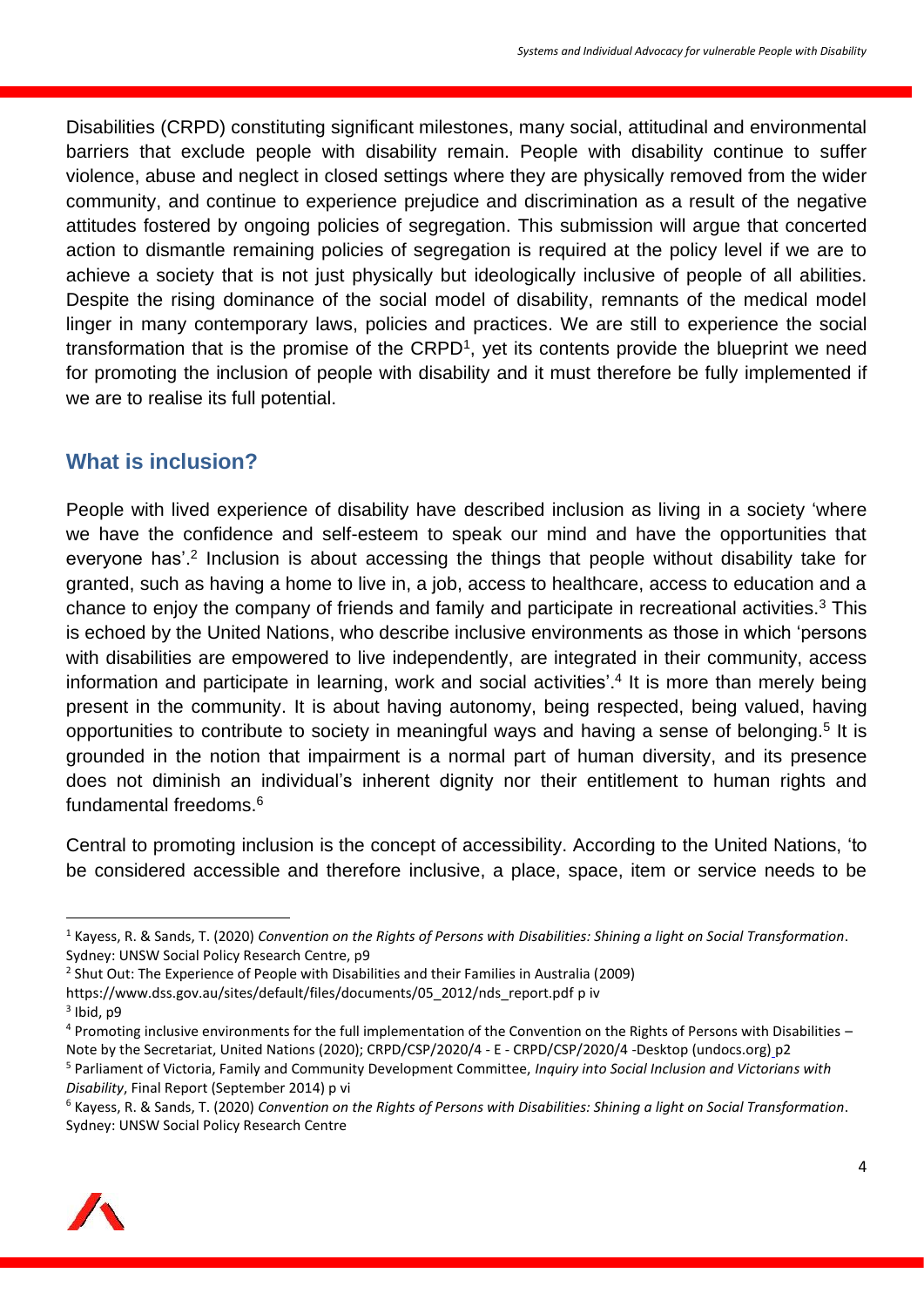usable by persons with disabilities'.<sup>7</sup> In other words, there must be a 'global ease of use of the physical and technological environment and clarity of communications, both in their form and their content.'<sup>8</sup> Various barriers make environments inaccessible and prevent people with disability from participating equally in society. The diverse needs of people with disability are such that barriers extend beyond physical limitations of the environment and include considerations such as the level of noise, lighting or crowding that might present challenges for people with intellectual, cognitive or psychosocial disability. Similarly, barriers such as complex layout and navigations can challenge some people with disability accessing information technology.

Inclusion is therefore the realisation of these goals in an environment that is fully accessible and accommodating of the needs of all people with disability. It requires the absence of barriers to inclusion that are external to the individual and their disability. It reflects the widely endorsed social model of disability that considers 'impairment' to be a personal characteristic and conceptualises 'disability' as a social construct caused by inaccessible environments that result in inequality, discrimination, and segregation of people with disability.<sup>9</sup>

The right to inclusion is now enshrined in Article 19 of the CRPD which recognises the equal right of all persons with disabilities to live in the community, with choices equal to others.<sup>10</sup> This includes choosing their place of residence and having access to a range of support services that are responsive to their needs. The Convention requires States Parties to achieve this through 'universal design, the elimination of obstacles to accessibility, the provision of reasonable accommodation and assistive technology, the elimination of discrimination and equal recognition before the law.<sup>11</sup> It also necessitates the inclusion of people with disability at the policy-making level, requiring their active participation in public life and requiring they be consulted in the development, implementation and monitoring processes of the Convention and related domestic policies. <sup>12</sup> Australia can therefore understand, promote and achieve the full inclusion of people with disability by adhering to the principles of the social model of disability and by fully implementing the requirements of the CRPD.

<sup>12</sup> *Convention on the Rights of Persons with Disabilities*; Article 33, Article 4



 $7$  Promoting inclusive environments for the full implementation of the Convention on the Rights of Persons with Disabilities – Note by the Secretariat, United Nations (2020); CRPD/CSP/2020/4 - E - CRPD/CSP/2020/4 -Desktop (undocs.org) p 4 <sup>8</sup> National Employment Services Association, as referenced by Community Affairs References Committee (2017) *Delivery of* 

*Outcomes under the National Disability Strategy 2010-20 to build inclusive accessible communities;* 

*https://www.aph.gov.au/Parliamentary\_Business/Committees/Senate/Community\_Affairs/AccessibleCommunities/Report* p7 <sup>9</sup> Kayess, R. & Sands, T. (2020) *Convention on the Rights of Persons with Disabilities: Shining a light on Social Transformation*. Sydney: UNSW Social Policy Research Centre

<sup>10</sup> *Convention on the Rights of Persons with Disabilities*; Article 19

<sup>&</sup>lt;sup>11</sup> Promoting inclusive environments for the full implementation of the Convention on the Rights of Persons with Disabilities -Note by the Secretariat, United Nations (2020) CRPD/CSP/2020/4 - E - CRPD/CSP/2020/4 -Desktop (undocs.org) p 2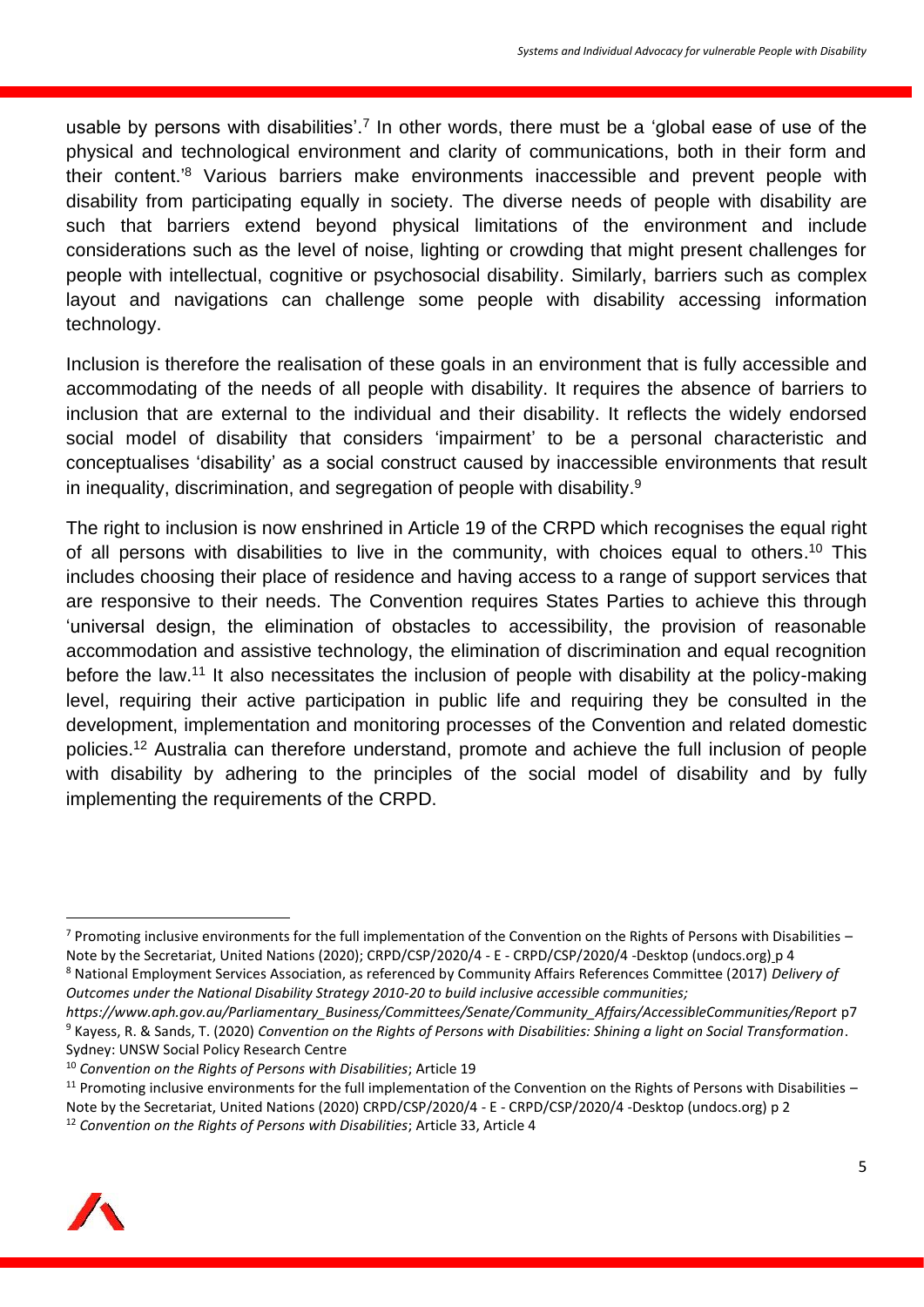## **What are the barriers to an inclusive society for people with disability?**

Despite improvements linked to the National Disability Strategy and National Disability Insurance Scheme (NDIS), exclusionary practices are still very much evident today, covering 'every aspect of civil, political, economic, social and cultural rights, including education, health, housing, transport, family life, culture and leisure, justice, political participation and the exercise of legal capacity'.<sup>13</sup>

To understand how people with disability are excluded from society, QAI adopts a Social Role Valorisation (SRV) framework to conceptualise the devaluation and ongoing marginalisation of people with disability. According to SRV, people with disability are excluded and denied access to a 'good, ordinary life' (a life full of richness and meaning) because they hold a devalued status. In other words, they have characteristics linked to their impairment that are not typically valued by the wider community, such as being dependent on others or looking different, and are consequently perceived negatively. These negative perceptions influence how people with disability are treated, with stereotypes leading to their rejection and segregation from the wider community. These perceptions are then reinforced through language and imagery and by people with disability internalising the messages around them and adopting the roles they are given.<sup>14</sup> This can occur even within disability service settings, where people may be grouped together, branded, have reduced autonomy or forced to engage in activities that contribute to rather than counteract their devalued status.<sup>15</sup> These harmful experiences, referred to as 'wounds', are more likely to occur to people with a devalued status and will have greater impact on people with a devalued status due to their pre-existing vulnerability and likely absence of protective factors that mitigate against the impact of negative life experiences. SRV therefore proposes that to support the inclusion and acquisition of a 'good, ordinary' life for people with disability, and to change the negative perceptions that influence how they are treated, people with disability must be supported to acquire socially valued roles. That is, acquire the identity, expectations, status and respect that accompanies socially valued roles, using 'culturally valued means'. This is achieved by enhancing the competency and imagery of the person within the role by using means that are used by people with a valued status and through conscious adherence to certain 'role communicators'. <sup>16</sup> This will then lead to greater societal participation and acquisition of valued relationships and ultimately the inclusion of people with disability within our society.

http://www.asrva.org.au/uploads/1/2/6/7/126742284/johm\_armstrong\_submission\_to\_royal\_commission\_on\_abuse.pdf <sup>16</sup> Osburn, J (2006) *An Overview of Social Role Valorization Theory*. The SRV Journal, 1(1), 4-13



<sup>13</sup> Kayess, R. & Sands, T. (2020) *Convention on the Rights of Persons with Disabilities: Shining a light on Social Transformation*. Sydney: UNSW Social Policy Research Centre, p 21

<sup>14</sup> Sherwin, J (2021) *Submission in response to the rights and attitudes paper, Royal Commission into violence, abuse, neglect and exploitation of people with disability*;

https://disability.royalcommission.gov.au/system/files/submission/ISS.001.00211.PDF

<sup>15</sup> Armstrong, J (2020*) Submission to Royal Commission into Violence, Abuse, Neglect and the Exploitation of People with Disability*;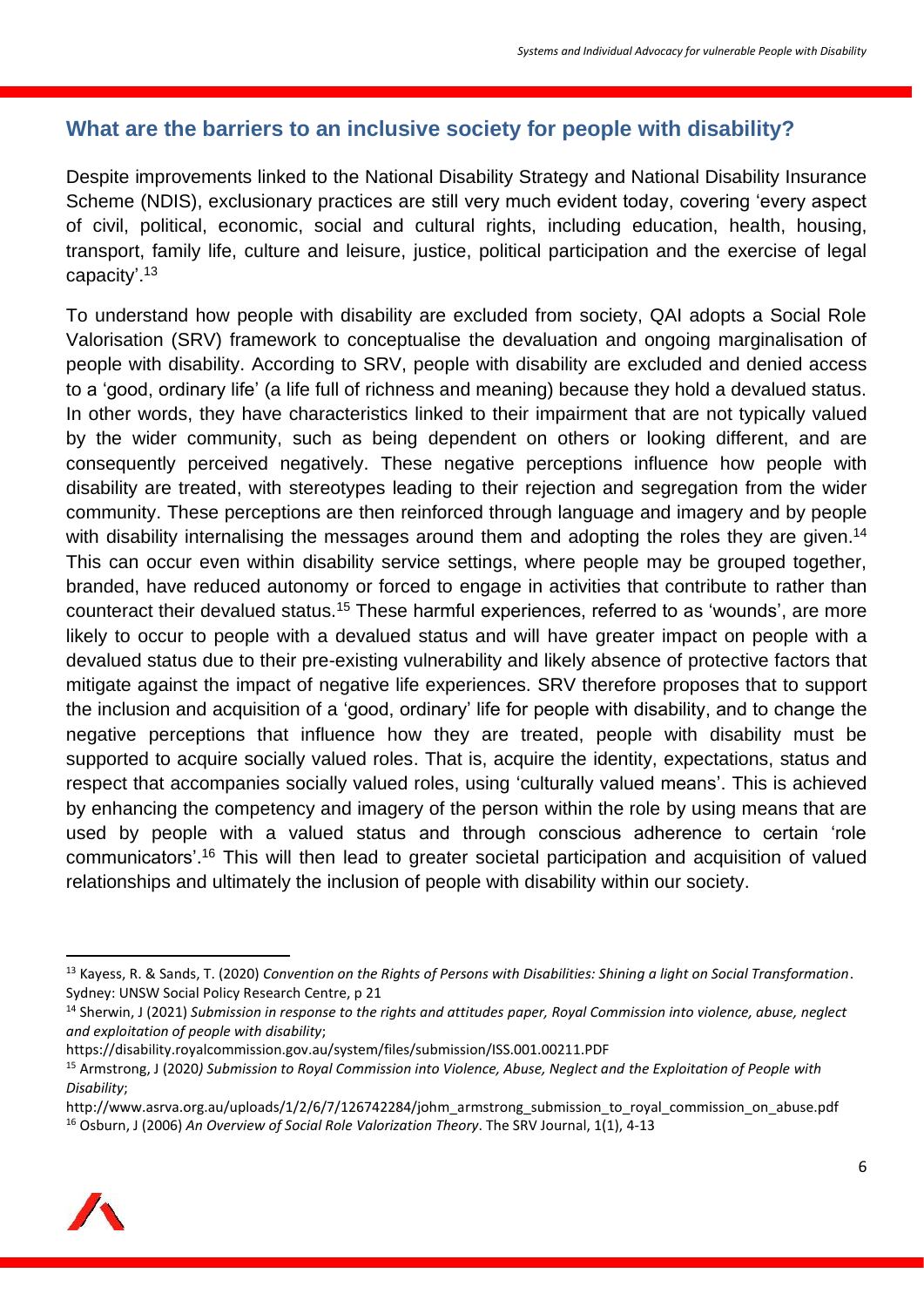People with disability can acquire a devalued status from a very young age. **Education** is the first formal introduction a child has to a society that either embraces difference and welcomes people with disability through models of inclusion or marginalises people with disability and differentiates people based upon diagnoses. The right to an inclusive education in Article 24 of the CRPD acknowledges the vital importance of education to the full development of human potential and a person's sense of dignity and self-worth. Education settings that segregate students with disability perpetuate negative stereotypes, lead to poorer educational outcomes for students with disability, condition students with disability for a lifetime of exclusion and leave people with disability ill-equipped for adult life. They deny students with disability the opportunity to interact with peers who live without disability, denying the chance to learn skills from them, develop social connections, form friendships and achieve the sense of belonging that is the very essence of inclusion. Segregated educational settings also deny students without disability the many benefits that learning in a diverse environment alongside peers with disability bring.

If we are to achieve the attitudinal change required to promote the inclusion of people with disability, we must ensure disability is normalised as part of the human condition. This must occur during early childhood, where societal values are learned. QAI therefore considers that promoting the inclusion of people with disability ultimately requires the disbandment of the segregated model of education. The Australian Collective for Inclusive Education (ACIE) has produced a roadmap for achieving inclusive education in Australia, including a step-by-step approach to phasing out segregated education.<sup>17</sup> The roadmap outlines six core pillars where efforts for change should be focused and provides a comprehensive list of short, medium and long-term outcome measures that will track progress over a ten-year period. As a member of ACIE, QAI endorses the roadmap and recommends the Royal Commission adopt its recommendations.

The exclusion of people with disability continues after they leave the education system and begin searching for work. Specifically, Australian Disability Enterprises (ADEs) and productivity-based wage assessment tools constitute considerable barriers to the full inclusion and participation of people with disability in the **open workforce**. These archaic institutional approaches perpetuate low expectations of and for people with disability and ignore their capacity to positively contribute to the workplace. While ADEs may have had benevolent origins, in reality ADEs function as day centres for people with disability in areas where there are limited other supports or services. Theoretically, ADEs operate as training centres that move employees with disability into open employment. However, this theory is not reflected in reality.<sup>18</sup> In some instances, ADEs are highly productive and compete on the open market against other businesses yet continue to pay inadequate wages to their employees with disabilities. Rather than incentivising people with disability into the workforce, ADEs and the supported wage system demean the contribution of

<sup>18</sup> Australian Human Rights Commission (2016) *'Willing to Work: National Inquiry into Employment Discrimination against Older Australians and Australians with Disability*', p242



<sup>17</sup> Australian Coalition for Inclusive Education, "*Driving change: A Roadmap for achieving inclusive education in Australia*", February 2021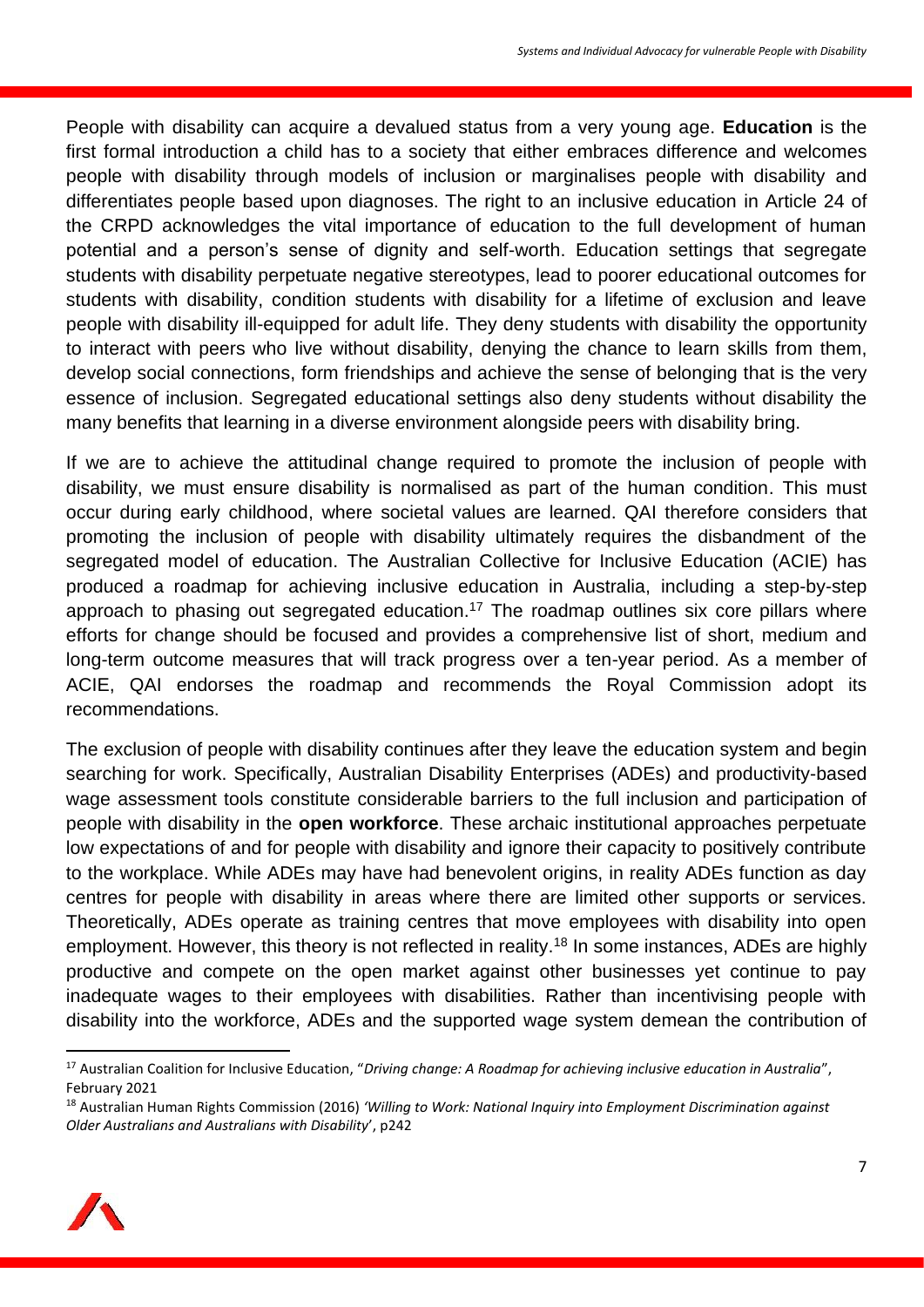employees with disability through grossly insufficient remuneration and the confinement of workers to a small and undervalued sector of the labour market.

QAI considers that the retention of segregated employment settings will sustain harmful stereotypes about people with disability and preconceived notions of their capabilities. Research consistently demonstrates that a lack of familiarity with people with disability causes prejudicial attitudes regarding their skills and abilities.<sup>19</sup> Maintaining separate places of employment for people with and without disability will therefore hinder the success of efforts to improve community attitudes. The operation of ADEs and supported wage schemes also violates a person with disability's right to work on an equal basis with others, as enshrined under Article 27 of the CRPD. The psychological hurt inflicted on people with disability by schemes that openly discriminate and literally undervalue their contribution through inferior remuneration must be addressed.

Despite formal policies of deinstitutionalisation, many people with disability continue to live in segregated settings and remain excluded from mainstream housing. <sup>20</sup> **Group homes** accommodate around 17,000 people in Australia. QAI refers to group or congregated housing as any place where a person is forced to share their care with another person where this is not the decision of the person with disability. This includes large residential facilities, boarding houses, hostels, long-stay health facilities, small group homes or Supported Independent Living (SIL) arrangements under the NDIS. People with disability living in these settings are required to share much of their lives, including living space, communal bathrooms, communal living areas and/or their personal supports. Although the *Disability Services Act 2006* (Qld) requires the separation of housing from service provision,<sup>21</sup> the congregation of people with disability in substandard facilities with inadequate supports is still common.

New language aimed at increasing the appeal of congregated living has not altered the reality of group homes. 'Supported Independent Living' and 'Specialist Disability Accommodation' are new terms under the NDIS designed to positively rebrand institutionalised living arrangements. Yet the fresh labelling has not heralded a new approach to shared living arrangements, in which practices of abuse, exploitation and neglect, in addition to the denial of choice and control, have perpetuated. This is the case notwithstanding the stated vision of the NDIS to return choice and control to people with disability, and the (predominantly retrospective) oversight provided by the NDIS Quality and Safeguards Commission.

Removing the right to live how, where, and with whom a person chooses exacerbates the exclusion, power imbalance and inequitable life experiences of vulnerable people with disability. Yet this right is denied too often. Common practices of government departments, clinicians and

<sup>21</sup> *Disability Services Act 2006* (Qld), s28



<sup>19</sup> Kantar Public (2017) 'Building Employer Demand: Literature Review';

https://www.dss.gov.au/sites/default/files/documents/03\_2021/building-employer-demand-literature-review.pdf <sup>20</sup> Weisel, I & Bigby, C (2015) *Movement on Shifting Sands: Deinstitutionalisation and People with Intellectual Disability in Australia, 1974–2014*, Urban Policy and Research, 33:2, 178-194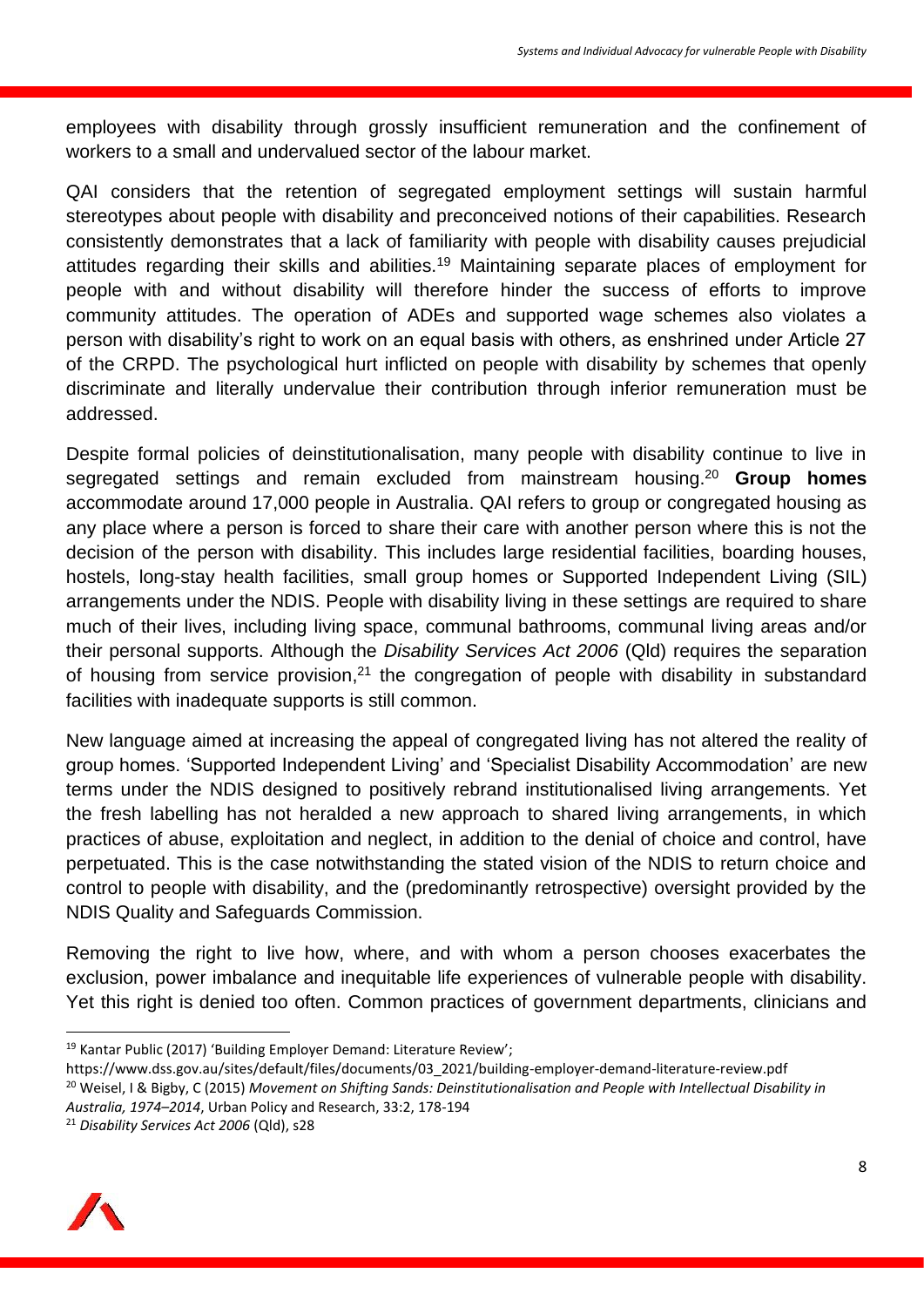service providers deem instead that a person's level of support needs should be the determining factor of where or how a person should live. This is typically applied to people who are labelled as having 'complex' support needs, when many of the complexities may be imposed by the people and systems around them who fail to understand or support the person adequately.

Long waiting lists for public housing, unaffordable private rentals, inaccessible buildings and a lack of appropriate individualised support options forces people to continue residing in congregated housing due to insufficient alternatives. These barriers must therefore be addressed if people with disability are to be included in our community and their right to live in a home of their own, in a location of their choice and with whom they wish to reside, to be realised.

A person with disability may also experience exclusion within the **health setting**. Paternalistic practices of healthcare professionals continue to view people with disability as deviating from 'bodily, cognitive and mental norms that require care, treatment and protection'.<sup>22</sup> Whilst optimising health and wellbeing is important, practices that problematise 'differences' that need to be 'cured' remain prevalent and can occur in situations where the person is not included in decision-making. For example, forced and coerced sterilisation, the use of chemical restraint and the prescribing of anti-libidinal medication, all of which take place without the informed consent of the person with disability.

A healthcare provider's ability to communicate effectively and understand the diverse needs of people with disability is integral to the inclusion of people with disability in the health setting. The extent to which a person is listened to, and their views and preferences incorporated into their healthcare, is critical. Whether the person has choice and control over who their healthcare provider is, and whether the healthcare professional is alert to power imbalances between patients and support workers who may be speaking on behalf of the person with disability, are also important considerations. They can all constitute barriers to the inclusion of people with disability in health settings but equally illuminate where efforts should be focused to reduce the abuse, neglect and exploitation of vulnerable people in these settings. When people with disability have autonomy over decision-making regarding their healthcare, greater understanding of and compliance with treatment plans occur, resulting in optimised health and wellbeing.

Barriers to exercising autonomy in decision-making and **legal capacity** are experienced by people with disability in multiple settings. Under Article 12 of the CRPD, people with disability have a right to equal recognition before the law through supported decision-making, a right that is fundamental to the realisation of inclusive communities.<sup>23</sup> However, legislation such as the *Guardianship and Administration Act 2000* (Qld) does not compel supported decision-making and continues to facilitate a substitute decision-making model. A determination that an individual lacks legal capacity has significant consequences on their life, including their right to initiate,

 $^{23}$  Promoting inclusive environments for the full implementation of the Convention on the Rights of Persons with Disabilities – Note by the Secretariat, United Nations (2020) CRPD/CSP/2020/4 - E - CRPD/CSP/2020/4 -Desktop (undocs.org)



<sup>22</sup> Kayess, R. & Sands, T. (2020) *Convention on the Rights of Persons with Disabilities: Shining a light on Social Transformation*. Sydney: UNSW Social Policy Research Centre, p1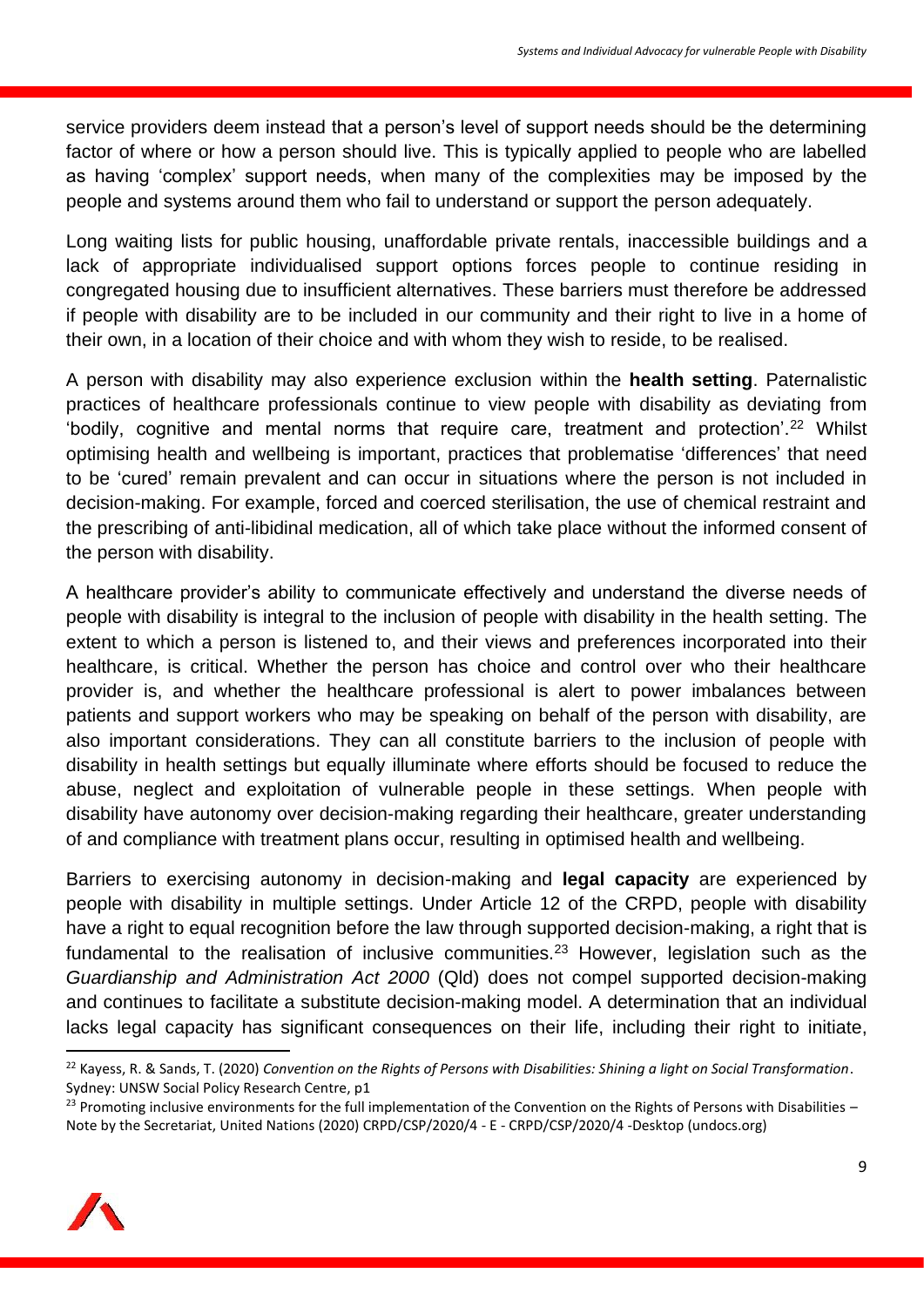pursue, and defend, legal action. QAI is aware of various practices in the community that frequently deny this right. For example, the rising number of applications for guardianship and administration appointments to Queensland's Civil and Administrative Tribunal (QCAT) by NDIS service providers, many of which are unsubstantiated and are occurring in situations where the provider has a conflict of interest and seeks financial gain from a participant's NDIS funding package. Whilst this appears to be an unintended consequence of the rollout of the NDIS, it is nevertheless a deeply concerning trend that has significant human rights implications for people with disability and their inclusion within the community. A detailed account of this human rights violation is available in QAI's previous submission to the Royal Commission. <sup>24</sup>

A lack of adherence to a supported decision-making framework is similarly evident in other contexts. For example, the use of **Restrictive Practices** as a form of behaviour control for individuals who are considered to exhibit 'behaviours of concern', often occur in situations where efforts to understand the individual and the message behind their behaviour are inadequate. Indeed there are numerous reasons why Restrictive Practices may be utilised, many of which do not stem from the individual concerned, such as a lack of functional assessments and effective Positive Behaviour Support Plans, inadequate safeguards and insufficient resources.<sup>25</sup> This means that a person's autonomy is denied in circumstances where Restrictive Practices are not a measure of last resort, rendering them illegal, immoral and constituting behaviour that if applied to a person without disability, would be viewed as criminal conduct. QAI has provided an in-depth account of the use of Restrictive Practices and their correlation to increased abuse, neglect and exploitation of people with disability in a previous submission to the Royal Commission.<sup>26</sup> Suffice to say that the ongoing use of Restrictive Practices in situations where they do not constitute a last resort mechanism is an act of violence and abuse in itself, and unjustly denies an individual their legal capacity which is central to their inclusion within society.

Multiple barriers to inclusion are experienced by people with disability in the **criminal justice system**. In addition to the literal exclusion reflected by the overrepresentation of people with disability in prisons, people with disability experience a range of challenges that increase their likelihood of interacting with, and remaining in, the criminal justice system.<sup>27</sup> The criminalisation of disability that ensues leads to people with disability becoming enmeshed in a system that is illequipped to support their needs and can prolong their incarceration, often indefinitely. Factors such as misconceptions regarding disability, inaccessible court processes, inadequate access to support whilst in prison and an underutilisation of discretionary powers to divert suspected offenders with disability away from the criminal justice system, all represent significant barriers to their inclusion. The lack of therapeutic habilitation and rehabilitation for people with disability

<sup>27</sup> McCausland, R and Baldry, E (2017) *I feel like I failed him by ringing the police: Criminalising disability in Australia*, Punishment & Society*,* 19(3), 290



<sup>24</sup> Queensland Advocacy Incorporated (2021*) Increasing applications for Guardianship and Administration Appointments in the NDIS*

<sup>25</sup> Queensland Advocacy Incorporated (2020) *Restrictive Practices*; https://qai.org.au/2020/12/10/restrictive-practices/  $26$  Ibid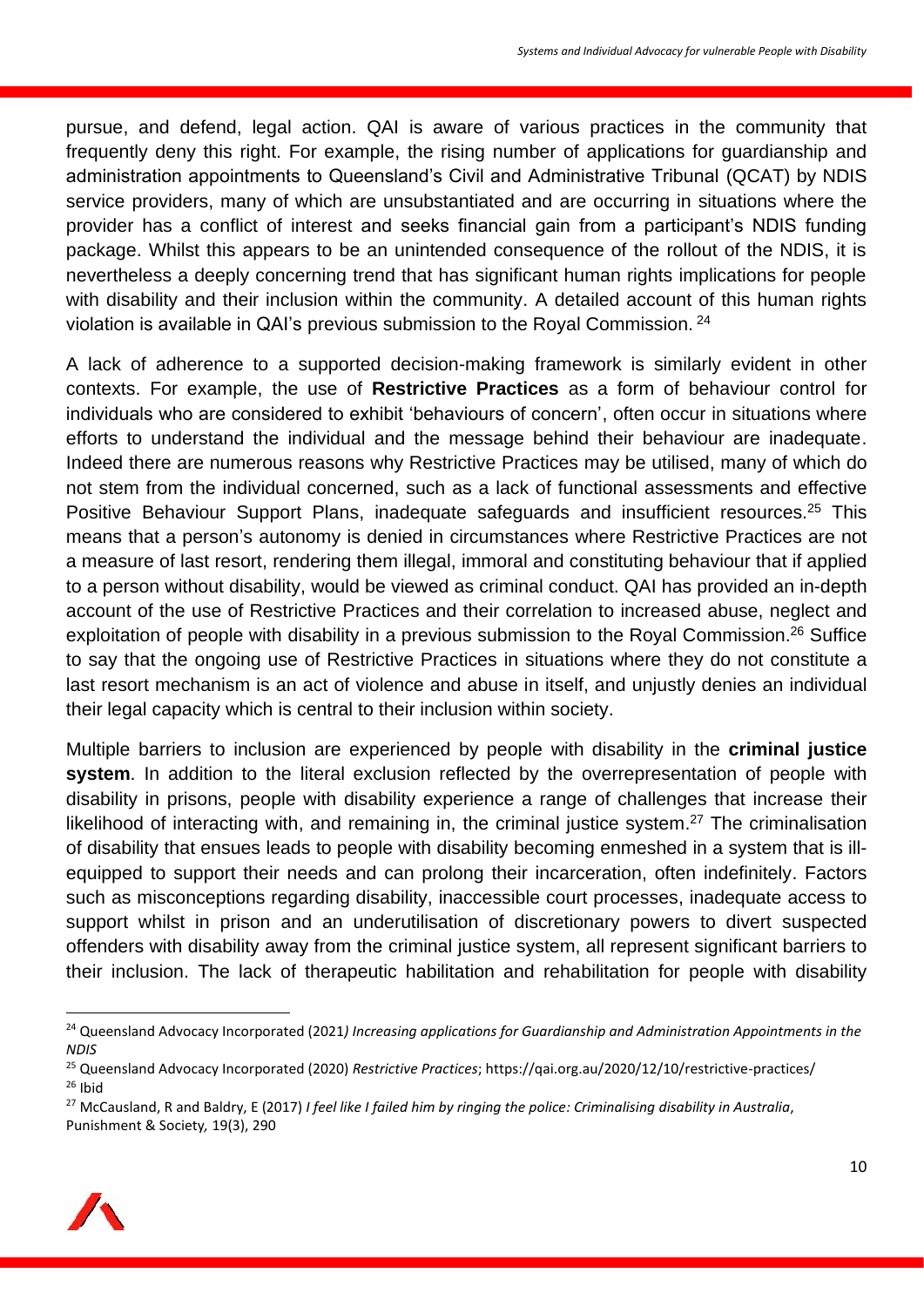within the criminal justice system also creates additional barriers to inclusion upon exiting the system. A paradigm shift from punitive to restorative justice is particularly critical for people with disability, to ensure that their capacity is supported during any period of incarceration and increase the likelihood that they will successfully reintegrate into society.

People with disability also continue to experience exclusion due to barriers in the physical environment. For example, inaccessible buildings that do not have ramps or doorways wide enough to facilitate wheelchair access. QAI supports the submission of the Australian Network for Universal Housing Design (ANUHD) and their position that the inclusion of people with disability cannot be achieved without the adoption of universal design in all home and human environments.<sup>28</sup> Whilst discrimination laws provide standards for public premises, spaces and transport, they are insufficient and thus all places, including private homes, need to be universally designed.<sup>29</sup> Indeed the principles of **universal design** must become a mandatory, minimum standard rather than ideal outcome. This includes ensuring that people with disability have access to affordable **transport** that will adequately accommodate their mobility requirements and support needs, without which the capacity of people with disability to access the community and engage in social, educational, employment and recreational opportunities, is limited. Further, universal design principles benefit everyone, not just people with disability. For example, the recent decision of Building Ministers to legislate a minimum level of accessibility standards into the National Construction Code will help not just people with mobility impairments, but also older people, families using pushchairs and people temporarily using mobility aids due to injury.

Inaccessible communication methods also present barriers to people with disability seeking inclusion in the community. QAI supports the 'Ideal Accessible Communications Roadmap' developed by the Australian Communications Consumer Action Network (ACCAN).<sup>30</sup> This roadmap outlines a series of actions that can be taken to ensure people with accessibility needs have full and equal access to all communications technologies and services. For example, actions regarding the National Relay Service (NRS), creating inclusive online environments and making accessible devices affordable.

Behind all of these barriers lie paternalistic, degrading and patronising attitudes towards people with disability that must be eradicated if they are to be viewed as citizens, peers, colleagues, consumers and friends.<sup>31</sup> According to Fisher and Purcel, attitudinal change is required at the personal, organisational and government level, with success dependent upon various factors,

<sup>31</sup> Denise Thompson et al. (2012) '*Community attitudes to people with disability: scoping project'* (Occasional Paper No. 39, Social Policy Research Centre, Disability Studies and Research Centre, University of New South Wales)



<sup>28</sup> Australian Network for Universal Housing Design (2021) *Submission to the Royal Commission: Promoting Inclusion,* 

*Australian Network for Universal Housing Design,* anuhd-submission-to-the-disability-royal-commission-promoting-inclusionfinal.pdf (wordpress.com) p5

 $29$  Ibid, p8

<sup>30</sup> Australian Communications Consumer Action Network (2020) *Ideal Accessible Communications in Australia*; http://accan.org.au/Ideal%20Accessible%20Communications%20Roadmap.pdf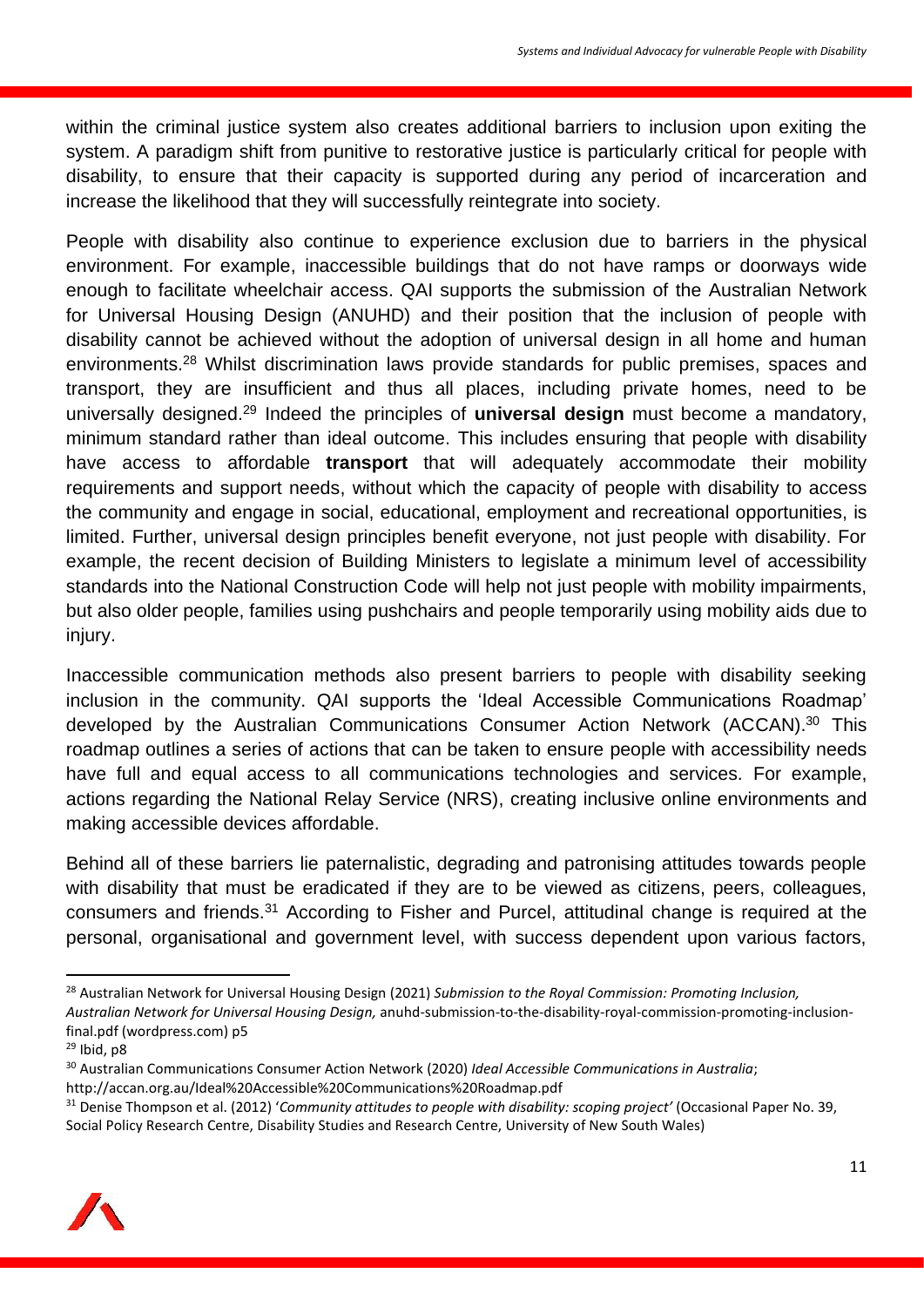including multi-pronged and long-term information and awareness campaigns, direct contact with people with disability, education and training and anti-discrimination legislation that is enforceable with appropriate sanctions for non-compliance.<sup>32</sup> Essentially, critical to changing attitudes is ensuring greater visibility of people with disability in our community and viewing disability as a normal and valuable part of humanity.

QAI also acknowledges the additional barriers experienced by Aboriginal and Torres Strait Islander Australians with disability as well as those of other marginalised populations, such as culturally and linguistically diverse Australians living with disability and members of the LGBTIQA+ community living with disability. The **intersectional disadvantage** experienced by these groups has a significant impact on their inclusion within the wider community and any measures designed to mitigate their exclusion must therefore address the causes and consequences of ableism, as well as racism, xenophobia and homophobia.

# **How can an inclusive society support the right of people with disability to live free from violence, abuse, neglect and exploitation?**

The exclusion of people with disability is directly correlated with an increased risk of violence, abuse, neglect and exploitation. People who are isolated and separated from the wider community are subject to less safeguards and protective oversight 'from the gaze of citizens' and are therefore more vulnerable to acts of abuse and violence.<sup>33</sup> The denial of a person's autonomy also increases their dependence on others which can increase the risk of violence.<sup>34</sup> When people with disability are perceived positively and treated equally, they are less likely to be vulnerable to exploitation. Actions that 'deplete the humanness of individuals with a disability' increase the likelihood of violence, abuse, neglect and exploitation.<sup>35</sup> The full implementation of the CRPD and the rights contained therein is therefore critical to fulfilling the right of people with disability to live free from all forms of violence, abuse, neglect and exploitation.<sup>36</sup>

Australia has certainly made progress towards this end. The implementation of the National Disability Strategy 2010-20 and the introduction of the NDIS has undoubtedly improved the lives of many Australians living with disability, who now have access to previously unobtainable yet

<sup>36</sup> Kayess, R. & Sands, T. (2020) *Convention on the Rights of Persons with Disabilities: Shining a light on Social Transformation*. Sydney: UNSW Social Policy Research Centre, p2



<sup>32</sup> Fisher, K & Purcel, C (2017) *Policies to change attitudes to people with disabilities,* Scandinavian Journal of Disability Research, 19(2)

<sup>33</sup> Sherwin, J (2021) *Submission in response to the rights and attitudes paper, Royal Commission into violence, abuse, neglect and exploitation of people with disability*;

https://disability.royalcommission.gov.au/system/files/submission/ISS.001.00211.PDF

 $34$  Promoting inclusive environments for the full implementation of the Convention on the Rights of Persons with Disabilities – Note by the Secretariat, United Nations (2020) CRPD/CSP/2020/4 - E - CRPD/CSP/2020/4 -Desktop (undocs.org)

<sup>35</sup> Sherwin, J (2021) *Submission in response to the rights and attitudes paper, Royal Commission into violence, abuse, neglect and exploitation of people with disability*;

https://disability.royalcommission.gov.au/system/files/submission/ISS.001.00211.PDF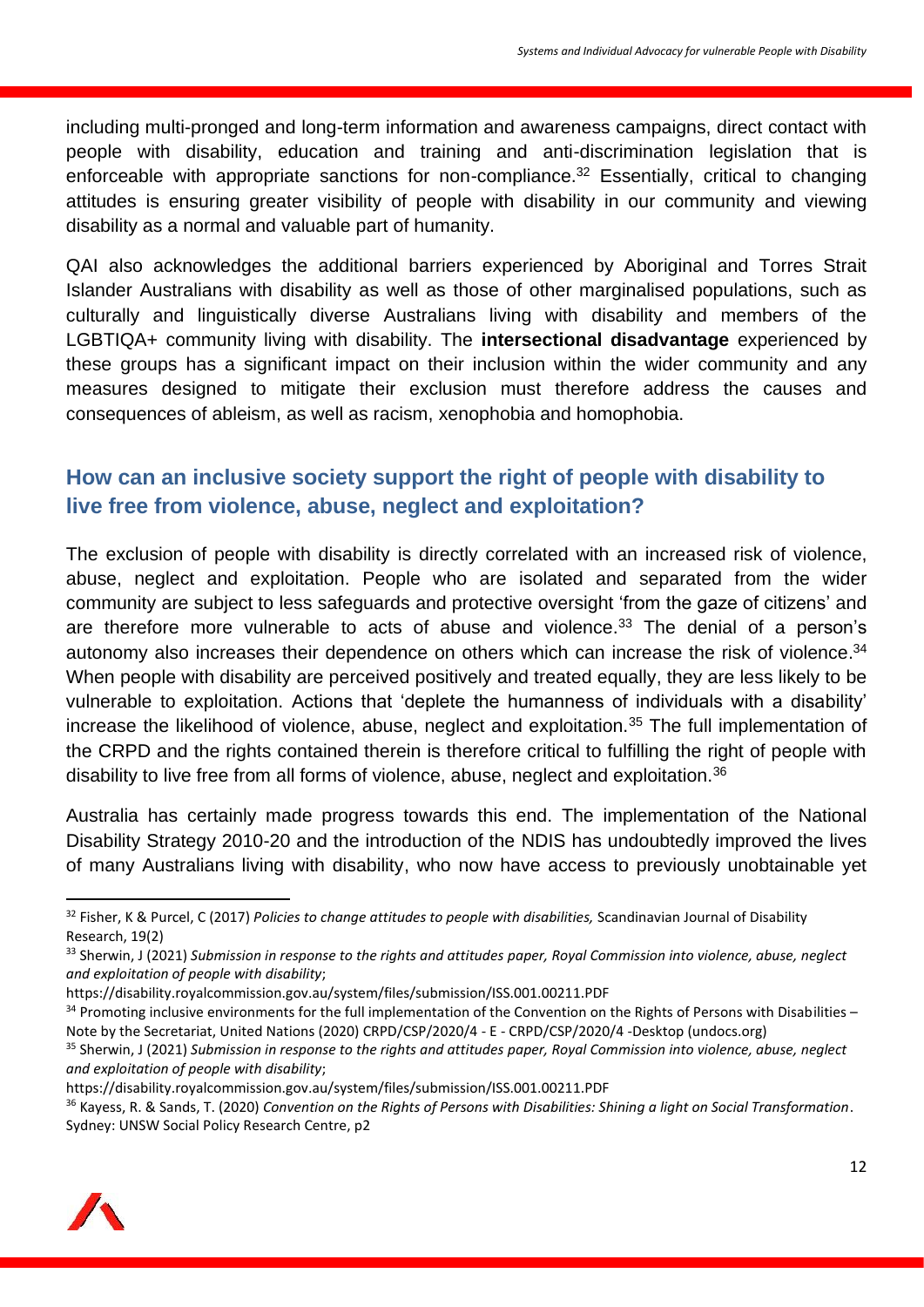essential **support services** that have fostered their inclusion within the community and thus increased their access to a life free from violence, abuse, neglect and exploitation. However, the implementation of the scheme has not been without its challenges and current proposals for reform indicate intentions to fundamentally alter the nature of the scheme. QAI holds significant concerns regarding Independent Assessments. Despite claims that Independent Assessments will address many of the inequities experienced by people accessing the NDIS, QAI fears that Independent Assessments will erode the person-centred philosophy upon which the NDIS is founded. They will limit choice and control, cause unnecessary harm and distress to people with disability and will provide inaccurate assessments of a person's support needs. They will then arbitrarily curtail a person's right to access individualised 'reasonable and necessary' supports by generating a generic support package based upon their functional limitations as opposed to their individual goals. This deficit-based model represents a significant step backwards in Australia's endeavours to achieve a fully inclusive society and highlights where the medical model of disability continues to influence decision-making at the policy level. At its core, the NDIS is about improving the lives of Australians with disability and this must remain at the forefront of policy reform in this area. If implemented properly, the NDIS can offer some people with disability (approximately the 10% of people with disability who are eligible for the NDIS) a way to effectively participate in their community. Participants can enjoy a life characterised by autonomy, choice, control and a sense of value and belonging that are integral to inclusion, and which mitigate against the risks of violence, abuse, neglect and exploitation. Indeed if implemented properly, it can model how service systems can uphold the rights and inherent dignity of people with disability by providing tailored supports that meet their individual needs, something which other service systems can learn from. Ensuring access to quality and accessible services for people who are ineligible for the NDIS is equally vital, with the majority of people with disability relying upon mainstream and community-based services to meet their needs.

# **What practical and sustainable steps can government, non-government and private sector organisations take to promote a more inclusive society?**

Many steps can be taken to remove the barriers experienced by people with disability to promote a more inclusive society. Adhering to Australia's legal obligations under the CRPD is essential, with learnings from the universal periodic review, shadow reporting and general comment mechanisms all providing insight into areas where Australia's implementation is presently lacking. The implementation of a new National Disability Strategy for 2021-31 also offers a timely opportunity to address some of the failings from the inaugural strategy, such as inconsistent outcomes and a lack of accountability.<sup>37</sup> Central to the success of the new National Disability Strategy and indeed all measures designed to promote inclusion of people with disability will be

<sup>37</sup> Queensland Advocacy Incorporated (2020) *National Disability Strategy*; https://qai.org.au/2020/10/30/national-disabilitystrategy/

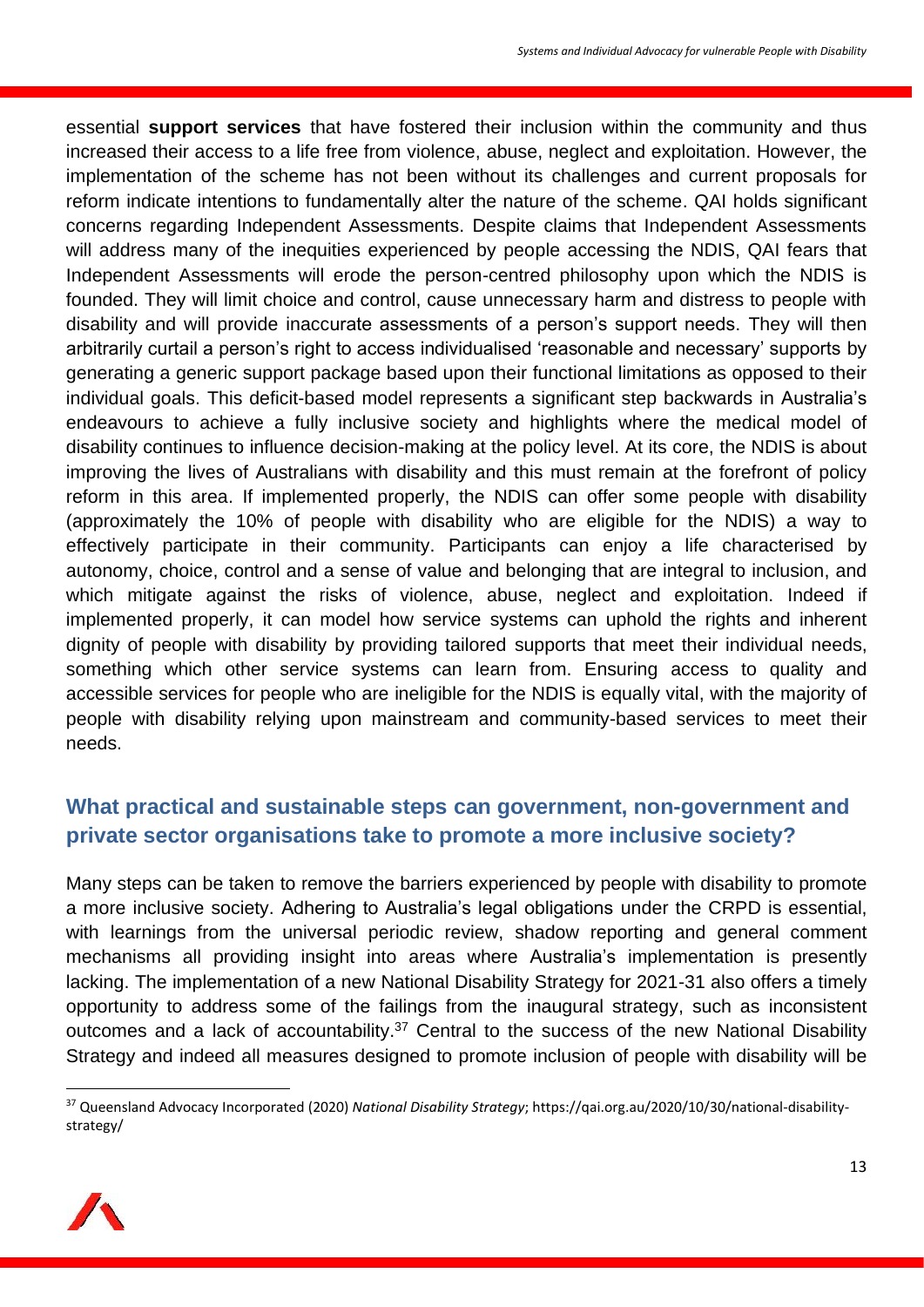the effective consultation and engagement of people with disability in all levels of decisionmaking. This requires capacity building of people with disability through supported decisionmaking, as well as capacity building of other stakeholders to formulate disability inclusive practices and environments.<sup>38</sup>

Targeted measures designed to change attitudes towards people with disability are also required. Current measures that are successfully helping to shift attitudes can be built upon and expanded, such as the inclusive practices of the ABC who make concerted efforts to cover news items that relate to people with disability. Media outlets have a responsibility to be mindful of the messages they send through their use of imagery and news items. Sherwin argues that messages depicting people with disability in socially valued roles should be presented, along with imagery that promotes the capacity, competence, and contribution of people with disability in order to counter unhelpful stereotypes.<sup>39</sup> To change the mindset of citizens, we must build 'interpersonal identification and compassion' between people with and without disability, and this will occur when people with disability acquire and are seen in socially valued roles.<sup>40</sup>

Governments should also reconsider the assumptions, values and beliefs underlying their current policies. To what extent do they reflect a human rights framework? To what extent are they grounded in ableist attitudes and archaic assumptions about the capabilities of people with disability that stem from the medical model? Do they start with a vision of people with disability holding socially valued roles and living a good, ordinary life? Governments must role model the self-reflection required at all levels of the community if government, non-government and private sector organisations, together with individuals, families and communities, are to embrace people with disability and facilitate their genuine inclusion.

Meaningful action demonstrating Australia's rhetoric that it promotes the inclusion of people with disability is therefore needed. Dismantling the policies of segregation in education, employment and housing is necessary and signifies the level of reform that is required. Funding a sustainable **advocacy sector** that ensures people with disability understand their rights, feel safe and enjoy equal treatment under the law, is also essential. Similarly, introducing a **redress scheme**  following the conclusion of the Disability Royal Commission will demonstrate the government's commitment to delivering justice to people who have suffered violence, abuse, neglect and exploitation. It will send a clear message that the exclusion of people with disability and subsequent derogation of their rights is unacceptable in contemporary Australian society. Likewise, implementing the National Preventative Mechanism under the Optional Protocol to the Convention Against Torture (**OPCAT**) with dedicated legislation and mandatory reporting obligations will strengthen the safeguards available to people with disability in closed

https://disability.royalcommission.gov.au/system/files/submission/ISS.001.00211.PDF <sup>40</sup> Ibid



 $38$  Promoting inclusive environments for the full implementation of the Convention on the Rights of Persons with Disabilities – Note by the Secretariat, United Nations (2020); CRPD/CSP/2020/4 - E - CRPD/CSP/2020/4 -Desktop (undocs.org)

<sup>39</sup> Sherwin, J (2021) *Submission in response to the rights and attitudes paper, Royal Commission into violence, abuse, neglect and exploitation of people with disability*;